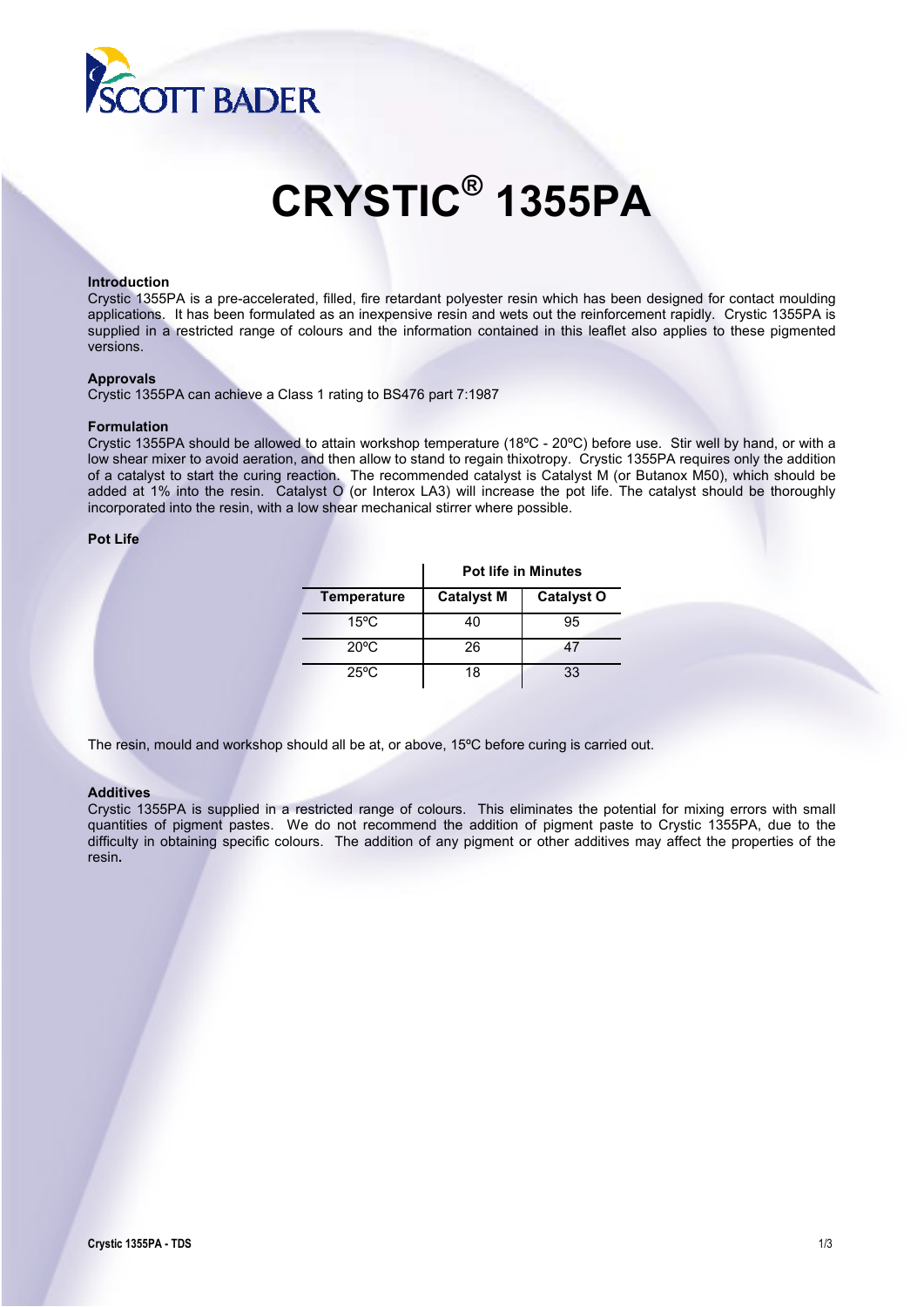## **Typical Properties**

The following tables give typical properties of Crystic 1355PA when tested in accordance with BS2782

| <b>Property</b>                                     |            | <b>Liquid Resin</b> |
|-----------------------------------------------------|------------|---------------------|
| Appearance                                          |            | White to pinkish    |
| Viscosity at $25^{\circ}$ C 37.35 sec <sup>-1</sup> | poise      | 4.5                 |
| Viscosity at 25°C 4500 sec <sup>-1</sup>            | poise      | 3.4                 |
| Specific Gravity at 25°C                            |            | 1.4                 |
| <b>Volatile Content</b>                             | %          | 30                  |
| Stability at 20°C                                   | months     | 3                   |
| Geltime at 25°C using 1% Catalyst M                 | minutes    | 18                  |
| (Butanox M50)                                       |            |                     |
|                                                     |            |                     |
|                                                     |            | Fully cured* Resin  |
| <b>Property</b>                                     |            | (unfilled casting)  |
| Barcol Hardness (GYZJ 934-1)                        |            | 57                  |
| Deflection Temperature under load † (1.80           | °C.        | 80                  |
| MPa)                                                |            |                     |
| Water Absorption 24hrs at 23°C                      | mg         | 14                  |
| Tensile Strength                                    | MPa        | 50                  |
| <b>Tensile Modulus</b>                              | <b>MPa</b> | 6400                |
| <b>Elongation at Break</b>                          | $\%$       | 1.1                 |

\*Curing schedule - 24hrs at 20ºC, 3hrs at 80ºC †Curing schedule - 24hrs at 20ºC, 5hrs at 80ºC, 3hrs at 120ºC

| <b>Property</b>            |               | <b>CSM ** Laminate</b> |
|----------------------------|---------------|------------------------|
| <b>Glass Content</b>       | $\frac{0}{0}$ | 28.6                   |
| <b>Tensile Strength</b>    | <b>MPa</b>    | 82                     |
| <b>Tensile Modulus</b>     | <b>MPa</b>    | 6900                   |
| <b>Elongation at Break</b> | $\%$          | 1.6                    |
| <b>Flexural Strength</b>   | <b>MPa</b>    | 151                    |
| <b>Flexural Modulus</b>    | MPa           | 6000                   |

\*\*Made with 4 layers  $450$ g/m<sup>2</sup> CSM. Curing schedule 24 hrs at  $20^{\circ}$ C, 16hrs at  $40^{\circ}$ C

#### **Storage**

Crystic 1355PA should be stored in the dark in suitable, closed containers. It is recommended that the storage temperature should be less than 20ºC where practical, but should not exceed30ºC. Ideally, containers should be opened only immediately prior to use. Where they have to be stored outside, it is recommended that they are kept in a horizontal position to avoid the possible ingress of water.